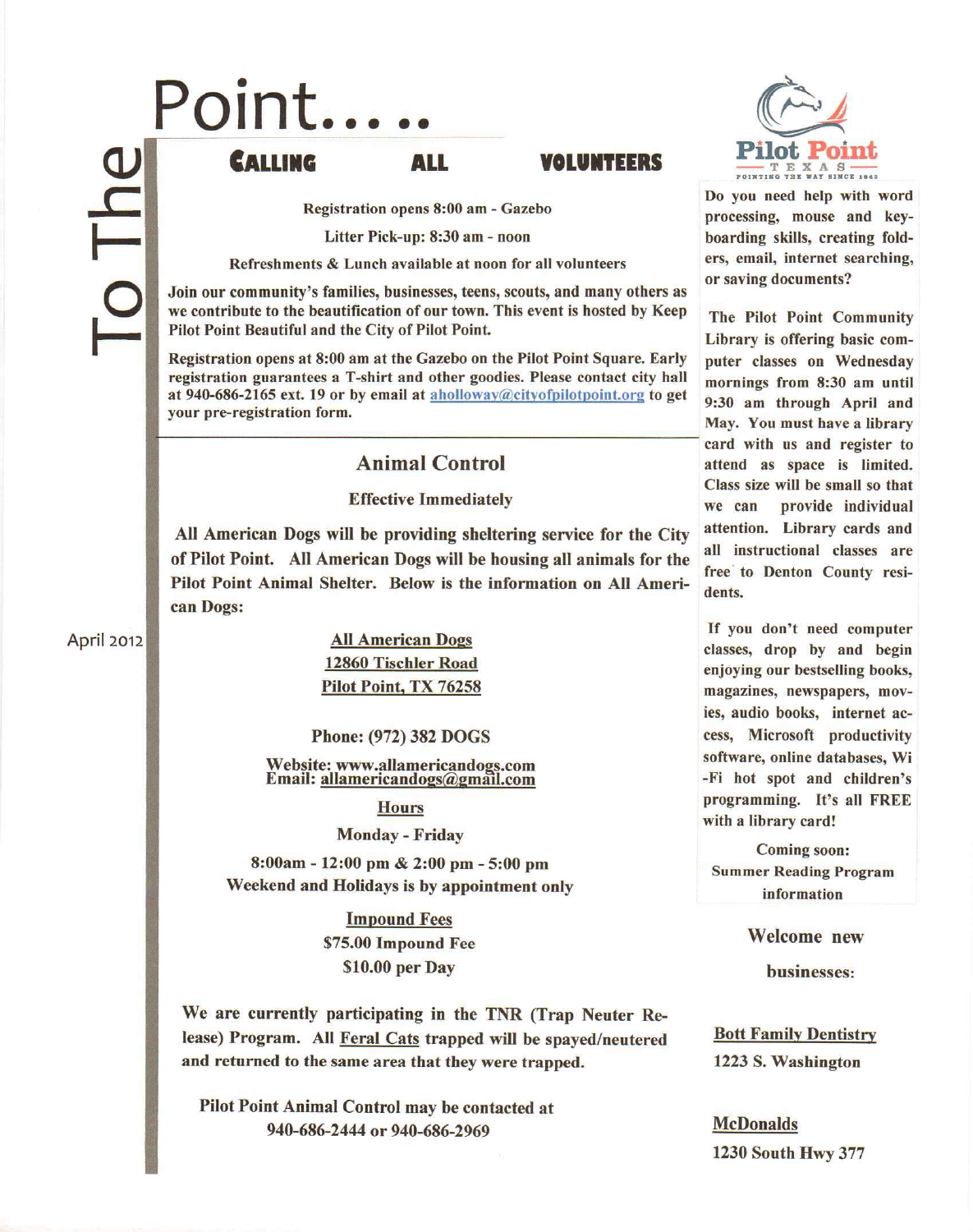The 19th Century Club will host the 67th Homecoming "Decoration Day" on the first Sunday in May.

Place: High School Cafeteria. It is a time for friends and family of Pilot Point Families to come together for lunch and fellowship. Covered dish luncheon will be served at 12:30pm.

### Building Permit Questions

City staff often receives phone calls asking if a building permit is needed for some type of project around the house or yard. There is no single answer but generally the majority of home improvement projects will require a building permit. Simple home maintenance projects such as replacing a piece of window trim or painting do not require a permit. Building or replacing a fence does not require a permit.

A few of the more common projects that do require a building permit are:

Replacing a water heater;

The construction of a carport or a storage building;

Replacing a heating/air conditioning unit. Window unit air conditioners do not require a permit;

Installing a yard irrigation system;

Adding a new circuit to an electrical panel; or

Running a new electrical line to a storage building.

The City requires building permits and inspections to insure that work is done in a correct and safe manner. Many projects that require a permit can be done by the homeowner but others require professionals such as electricians or plumbers.

Some yard projects may require the locating of buried utility lines before work is started. The City of Pilot Point will visit your site to look for underground city utility lines at no charge. You can call 800-DIGTESS or 800-344-8377 to have other buried lines, such as electrical, phone, or gas, located also at no charge.

If you have any questions about building permits please call us at 940-686-2165 and we will be more than happy to talk with you about your project.

The Denton County Health Department will be providing application assistance for tbe Children's Health Insurance Program (CHIP) and Children's Medicaid to residents of Pilot Point, Sanger and surrounding areas on the third Monday of each month from 1-3 p.m. at Sanger Bargain Depot in Sanger. Please bring the following items if you would like to apply:

.Driver's License or otber gov't issued pboto ID

·Proof of Citizenship or Immigration Status for the children you want to enroll

**.Proof of Income from your employer from the last 60 days** 

.Proof of Child Care or Dependent Adult Care Expenses

Any unpaid medical bills for each child from the last 3 months

If you have questions about CHIP or Children's Medicaid, you can call CHIP at 1-877- 543-7669 (1-877-KIDS NOW).